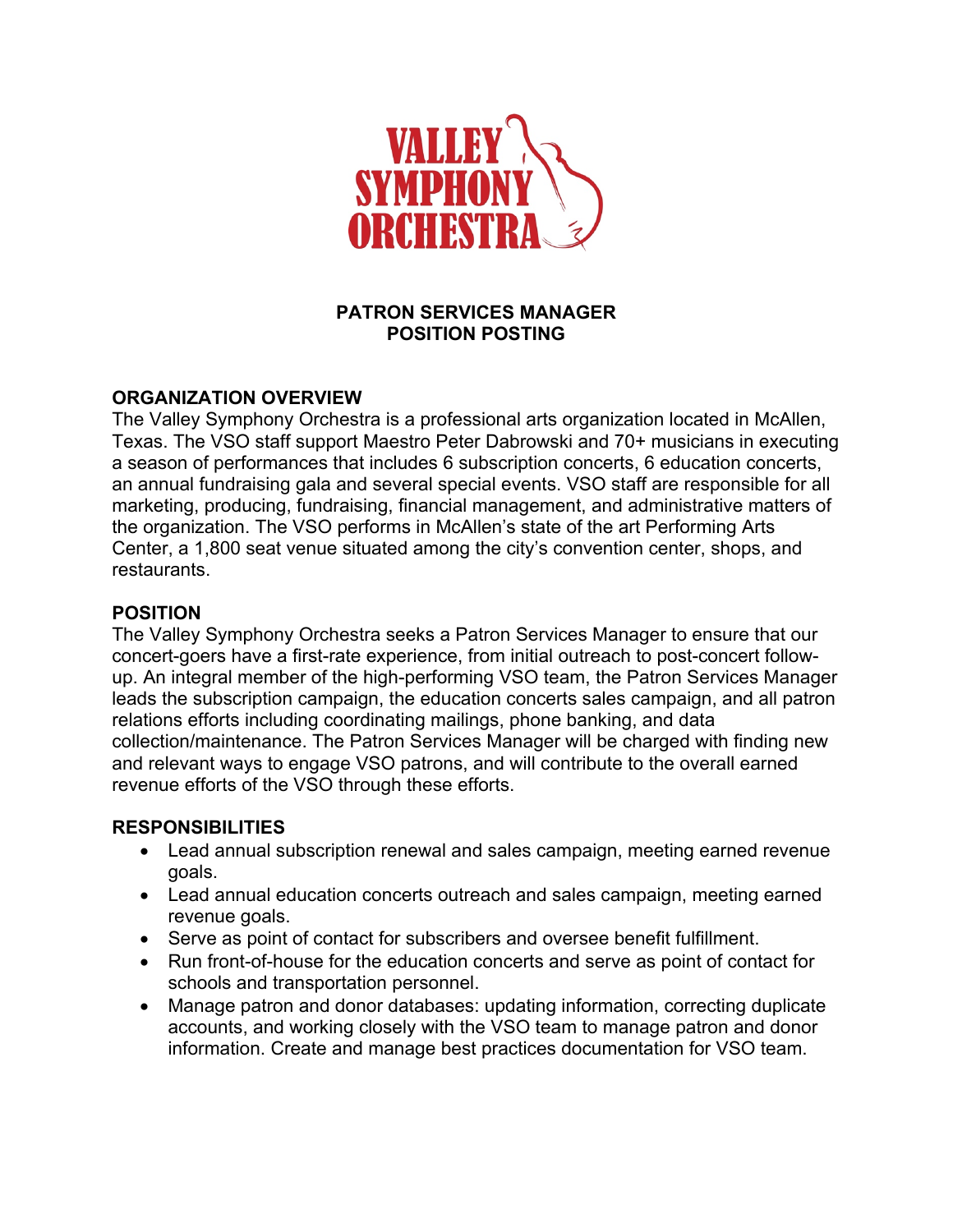- Serve as lead liaison with the McAllen Performing Arts Center box office, coordinating on reporting, fulfilling ticket requests, patron issue resolution, and more.
- Manage special ticketing needs including artist, press, member, VIP, promotional comps, group sales, refunds, and exchanges working closely with the entire VSO team and board.
- Work with marketing team to manage online integrations, patron communications, and to assist with social media content.
- Serves as a member of a high-performing team of event producers for concerts, the annual gala, and other special events.
- Monitor and provide reports and insight on single ticket sales campaigns. Prepare daily and weekly sales reports.
- Manage and monitor the customerservice@valleyorchestra.org email address.
- Oversee office administration, including mail runs, daily deposits, package acceptance and tracking, and more.
- Manage internal contact lists, letterhead, and other standing VSO documents.

# **QUALIFICATIONS**

- 2+ years of professional customer service experience.
- 2+ years' experience in performing arts front of house, hospitality, events, or related field.
- Knowledge of purpose and functionalities of customer databases.
- Ability to work in a fast paced environment and enjoy contact with the public.
- Ability to remain calm under pressure and seek win-win solutions to customer service issues.
- Self-directed and able to establish systems with input from Executive Director.
- High comfort with Microsoft Office (Word, Excel, Power Point), Google Suite, Adobe, and other cloud-based applications.
- Strong organizational and problem-solving skills.
- Must be able to work evenings and weekends.
- Must be able to transport self and use own vehicle for work purposes (the VSO reimburses for mileage).

# **REQUIRED CHARACTERISTICS**

**Creativity:** Uses unique approaches and inventiveness. Seeks new alternatives and ideas. Takes appropriate action, and is efficient, resourceful, and creative in attaining position objectives. Ability to be self-directed.

**Initiative:** Level of interest in role development, degree of motivation, and willingness to improve performance and increase job knowledge.

**Planning and Organization:** Ability to schedule workload, set priorities and manage time in order to complete assignments and fulfill responsibilities.